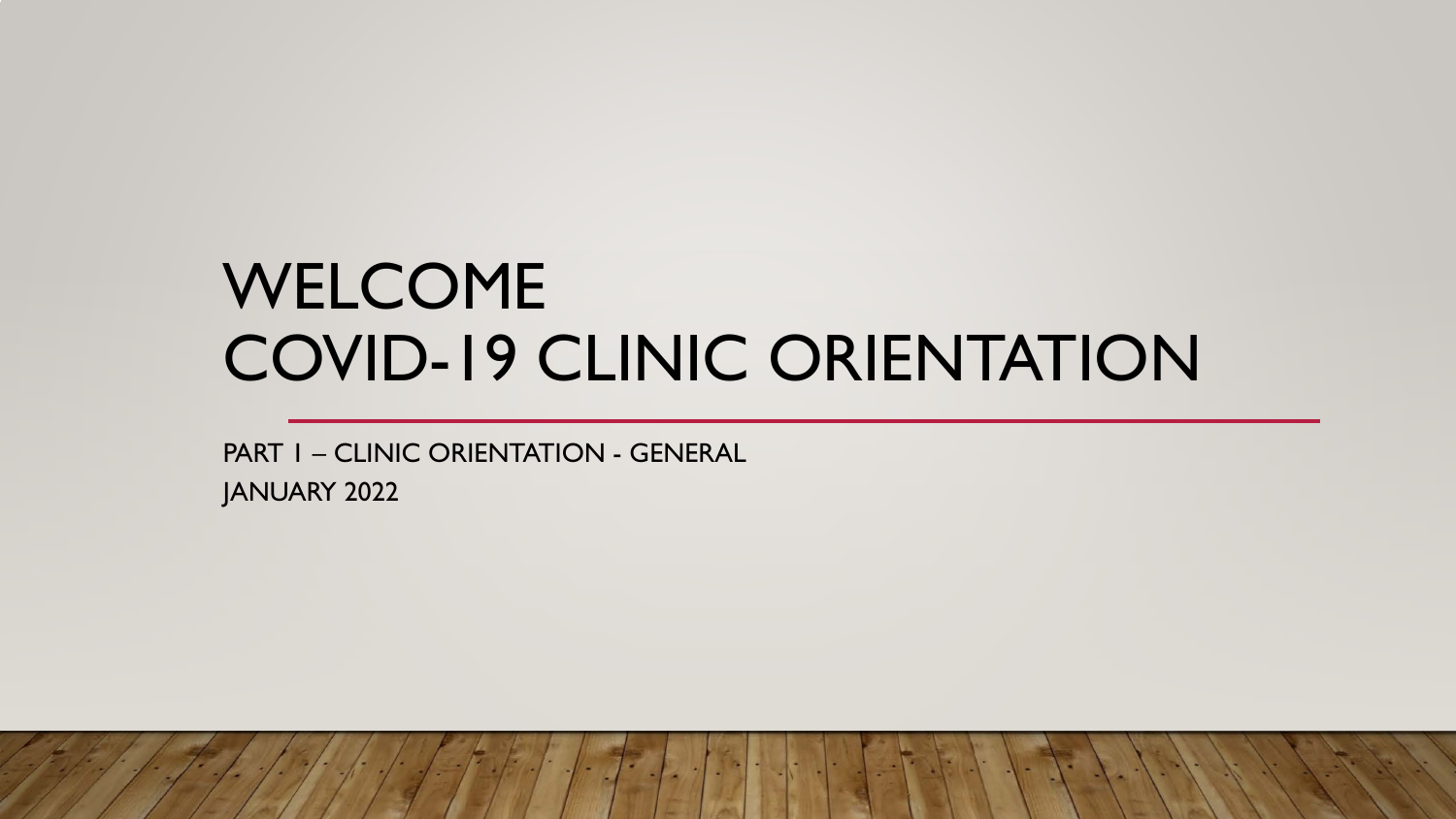# **OBJECTIVES**

#### • Introduction

- Clinic locations
- Scheduling shifts and Humanity
- Time off requests and reporting an absence
- COVID-19 staff screening
- Reporting managers and contact information
- Claiming time and mileage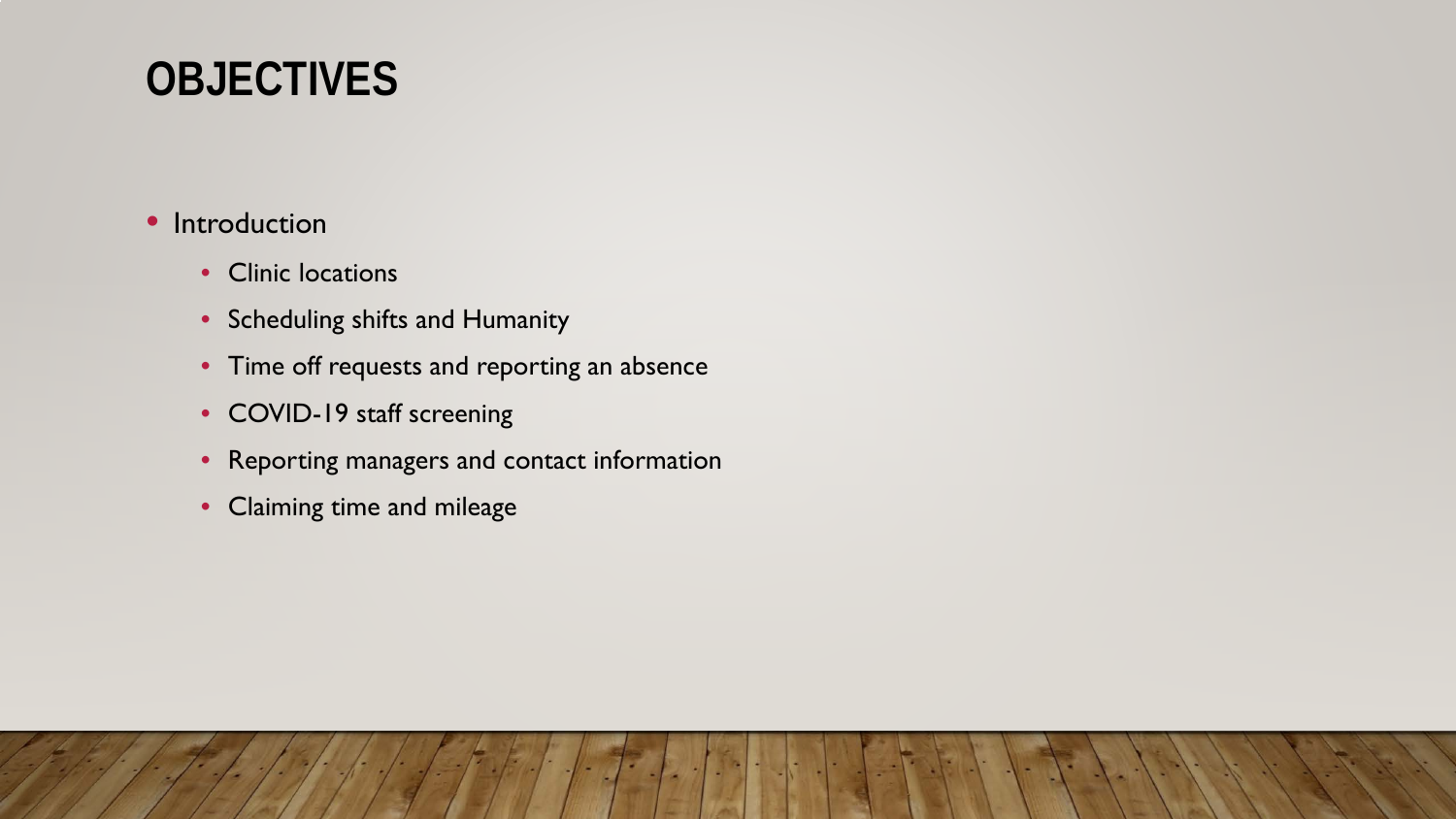# **COMMUNITY CLINIC LOCATIONS FOR COVID-19 VACCINE**

- Barrie –2 locations Georgian Mall and Holly Rec Centre; in addition to RVH clinic at 29 Sperling Dr.
- Midland –North Simcoe Rec Centre & Penetang Arena Hall
- Orillia –Old YMCA building (Peter St. N)
- Muskoka –Gravenhurst Centennial Centre & Huntsville Active Living Centre
- South Simcoe –Bradford Community Centre & Alliston Memorial Arena
- South Georgian Bay Collingwood New Life Church, WB Rec Plex, Stayner Community Centre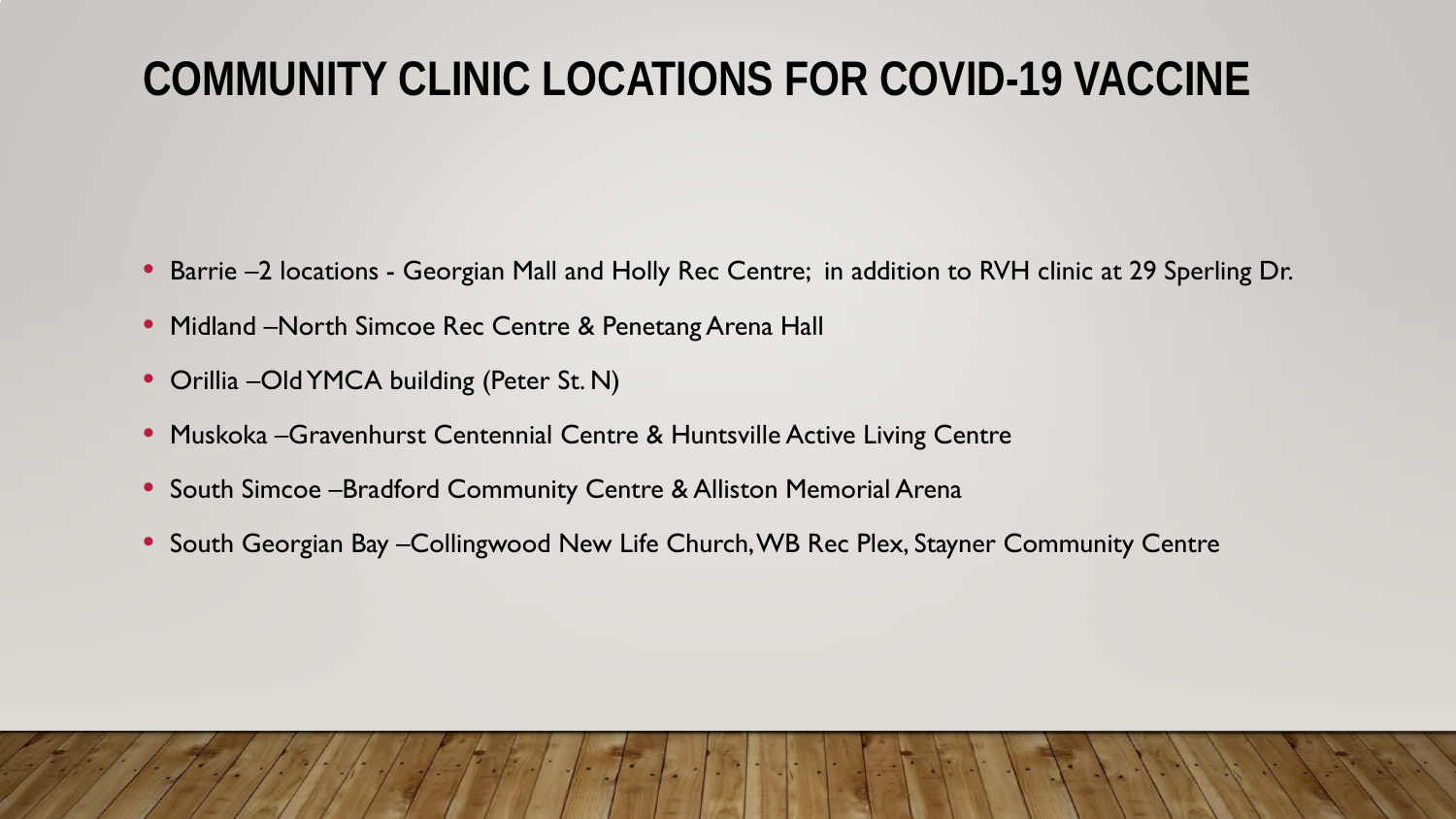### **SCHEDULING**

- Most clinics will be 1-8pm during the week and 9am-4pm on weekends
- Nurses may be scheduled for up to 9 shifts over a two week pay period. Staff will be paid for hours worked.
- Most immunizer shifts run for 8 hours (12:30-8:30 on weekdays or 8:30-4:30 on weekends)
- Each shift includes  $2 \times (1/2)$  hr) breaks –one unpaid and one paid
- As an immunizer you may be assigned to go back to office with the clinic coordinator at the end of your shift to help return full sharps containers, unused vaccine, equipment etc.
- If you are unable to attend a shift that you have been assigned and acknowledged, please email [immscheduling@smdhu.org](mailto:immsscheduling@smdhu.org) as soon as able, along with your reporting manager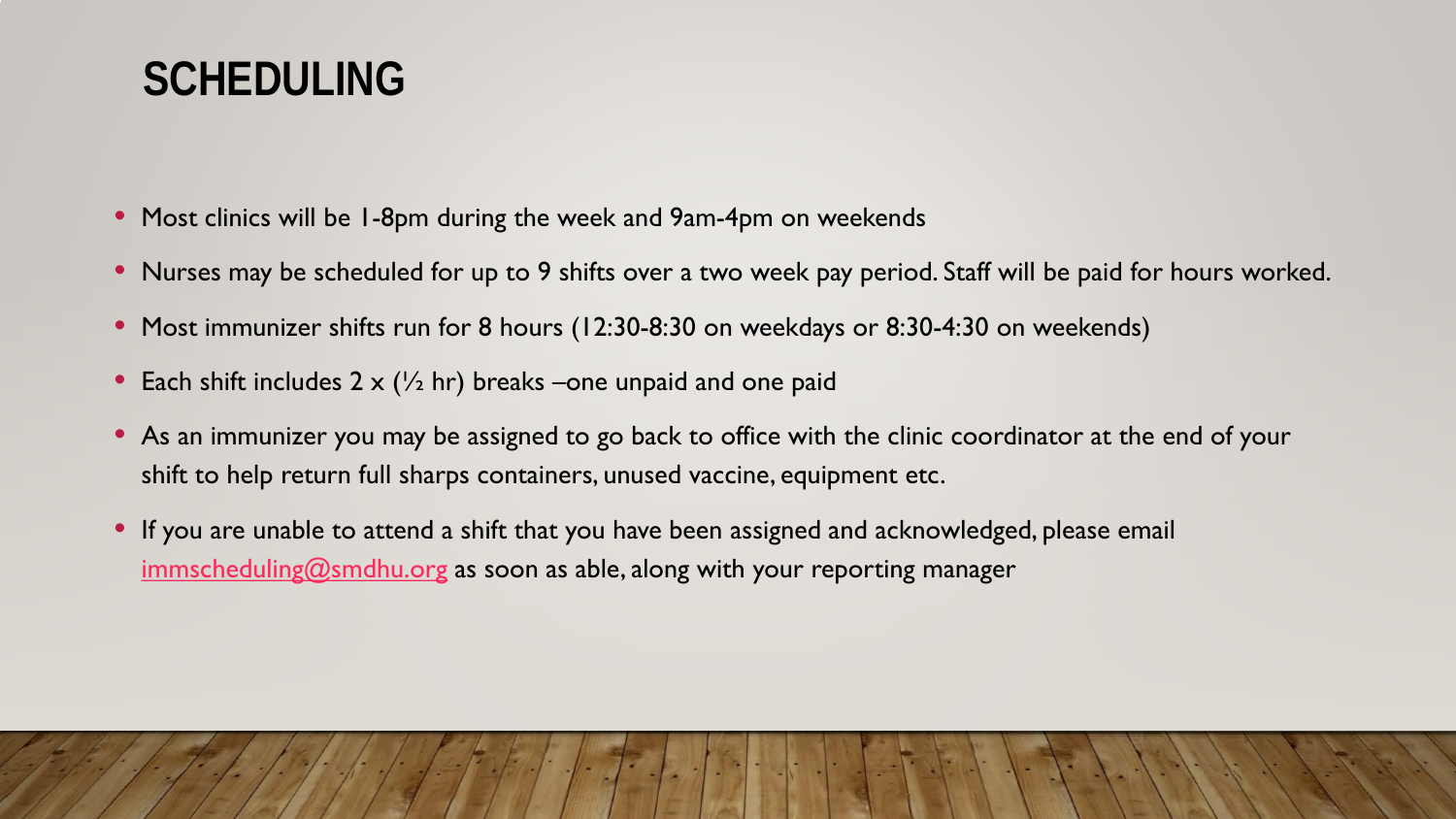# **HUMANITY**

- Your shifts will be sent to you via Humanity
- Please ensure your availability is always up to date in the app
- Acknowledge your assigned shifts asap so we can plan appropriately for staffing
- Schedulers will do their best to schedule staff close to the area they live or the office to which they are assigned. That being said, some travel is likely to be required. You cannot decline a shift just based off location.
- If you are declining a shift, you must follow up with your reporting manager first to alert them
- Last minute assignment changes do occur even the day of your shift as we seek to balance staffing across clinics and replace last minute absences –please keep watch for updates / notifications in Humanity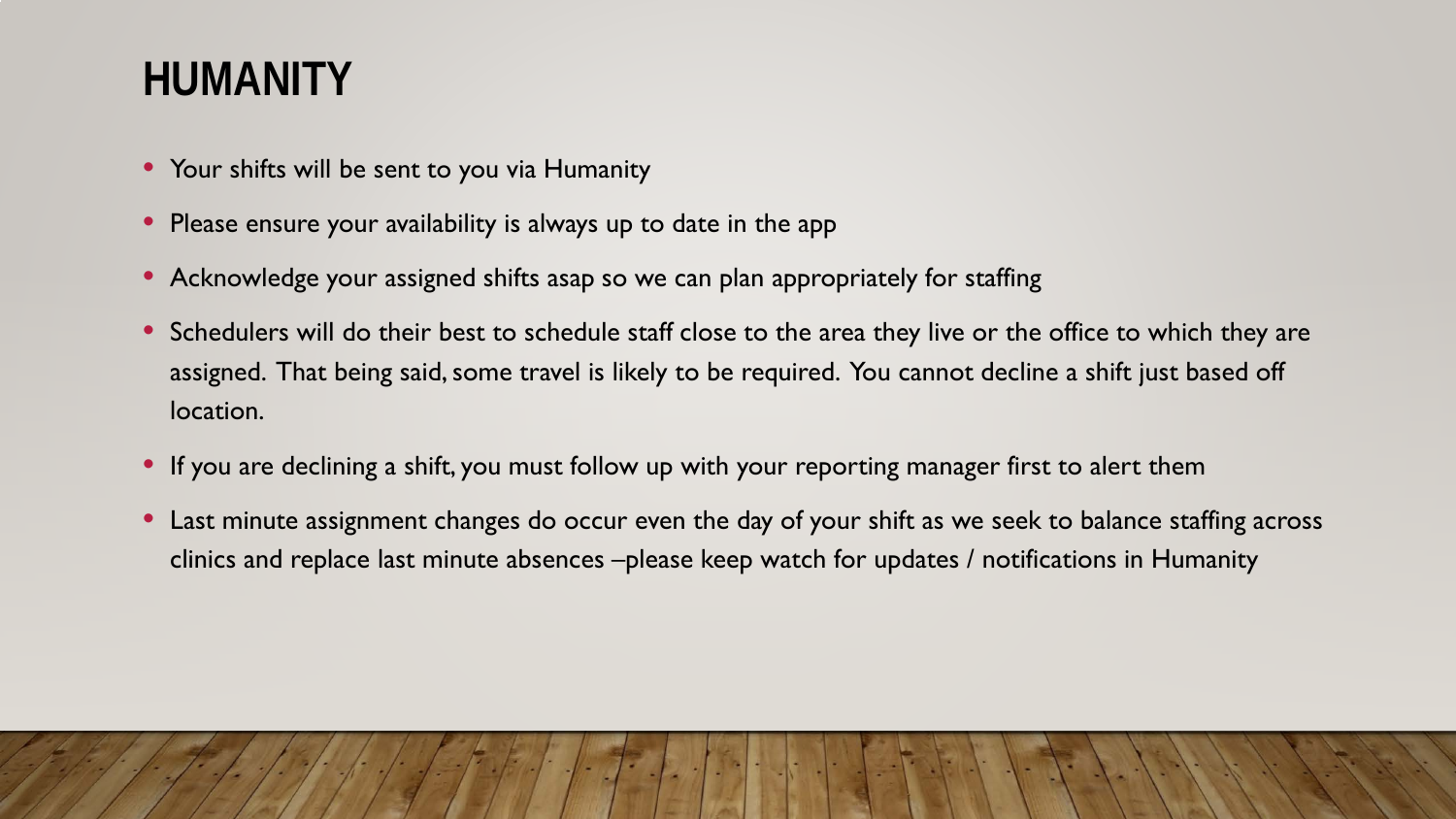### PLAN FOR SHIFT SCHEDULING BY ROLE

| <b>Role</b>                    | <b>Weekday Shift</b>                  | <b>Weekend Shift</b>             | <b>Pay Period</b><br>(Based on full FTE) |
|--------------------------------|---------------------------------------|----------------------------------|------------------------------------------|
| Vaccine Prep $-$ vaccine $p/u$ | 11:30am (at office) - 7:30pm          | 7:30am (at office) $-3:30$ pm    | $9 \times 7.5$ hrs = 67.5                |
| <b>Vaccine Prep</b>            | 12 (clinic site) – 8pm                | 8am (clinic site) – 4pm          | $9 \times 7.5$ hrs = 67.5                |
| Coordinator                    | 12 (clinic site) - 9pm                | 8am (clinic site) – 5pm          | $8 \times 8.5$ hrs = 68                  |
| <b>Clinic Support Staff</b>    | $12$ (clinic site) $- 7:30 \text{pm}$ | 8am (clinic site) $-3:30$ pm     | $10 \times 7$ hrs = 70                   |
| <b>Immunizers</b>              | 1230 (clinic site) - 8:30pm           | 8:30 am (clinic site) $-4:30$ pm | $9 \times 7.5$ hrs = 67.5                |

Note: SGB Clinics hours may differ due to venue availability. Staff working in those areas will work 10 x 7 hr days in a 2 week pay period.

A local immunizer will need to go back to office with Coordinator at end of each shift to return full sharps containers, unused vaccine, equipment etc.

Coordinators and Clinic Support staff will be given access to fridges rooms

Each shift includes 2 x  $\frac{1}{2}$  hr breaks – one unpaid  $\frac{1}{2}$  dinner break and one paid  $\frac{1}{2}$  break made up of what would normally be two fifteen minute breaks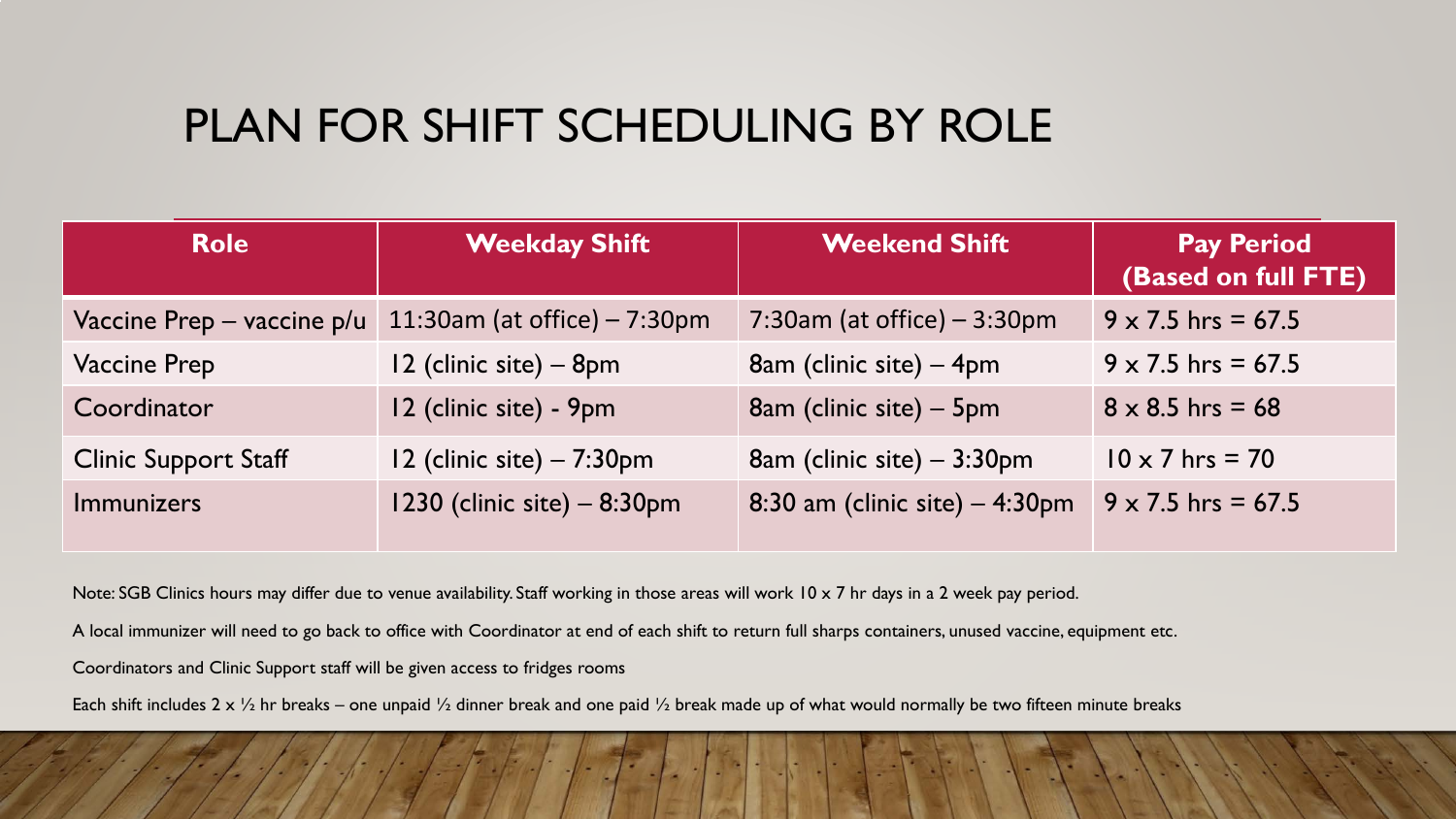#### **TIME OFF REQUESTS (IN ADVANCE, ANTICIPATED ABSENCE)**

- For staff who want to request specific time off in advance they are to email [immscheduling@smdhu.org](mailto:immscheduling@smdhu.org) and cc their reporting manager
- The clinic manager will respond to the request noting whether the time can be approved from a clinic operations perspective; the staff person's reporting manager will also need to provide final approval if the reporting and operational manager are not the same
- Once a staff person has acknowledged a shift in Humanity it is their responsibility to ensure the shift is covered by a colleague and to report the switch to [immscheduling@smdhu.org](mailto:immscheduling@smdhu.org) with a cc to their manager, or to work the shift themselves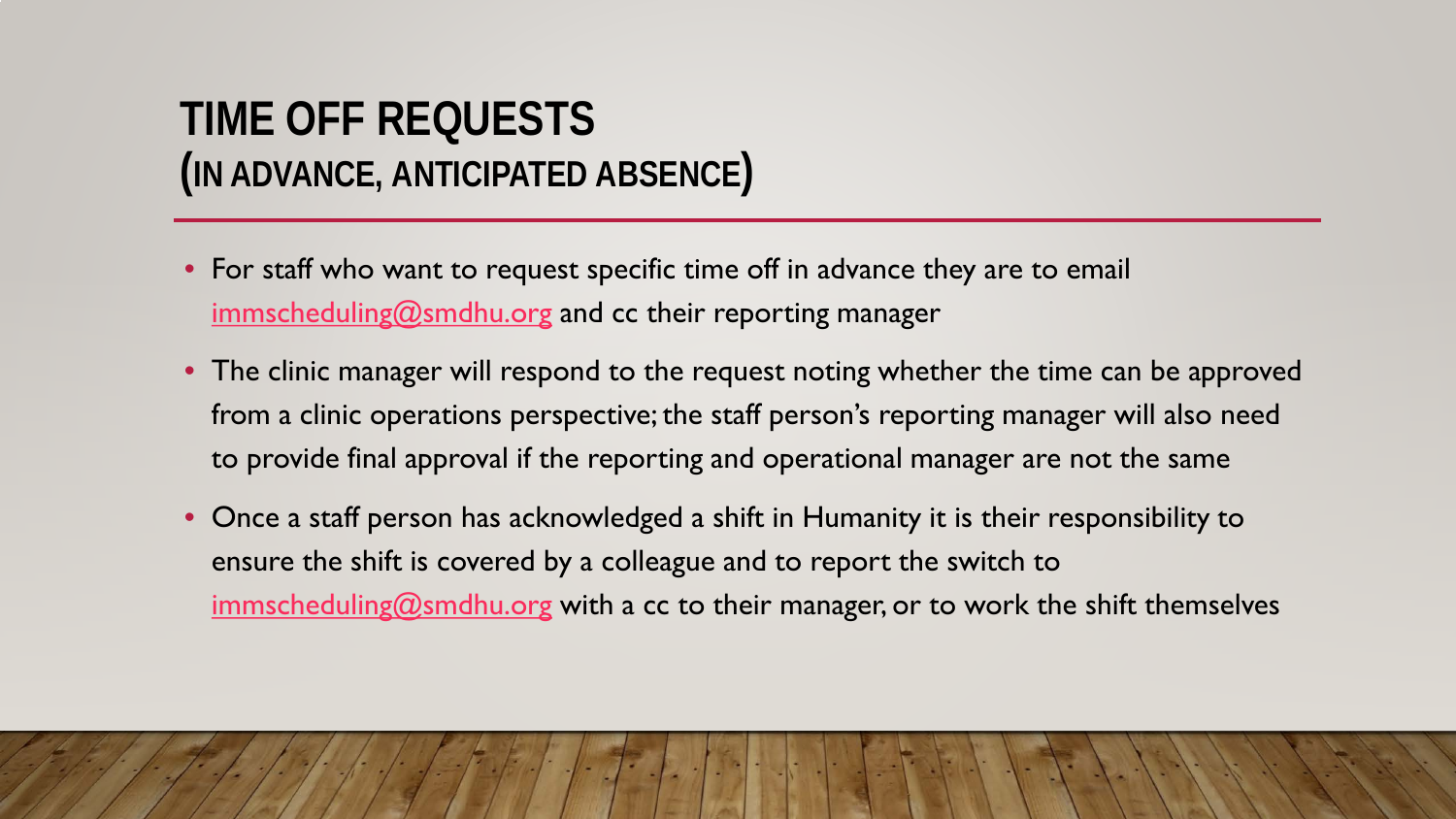#### **REPORTING AN UNANTICIPATED ABSENCE (ILLNESS, EMERGENCY, ETC.)**

#### • **If you are reporting illness/unanticipated time off:**

- More than 24 hours before your scheduled shift during the week  $\rightarrow$ email immscheduling@ smdhu.org and cc your reporting manager
- Less than 24 hours before your scheduled shift before 4:30pm  $\rightarrow$ you need to make contact with the manager responsible for the clinic you are scheduled to work at
- After 4:30 the evening before or at any point on the weekend  $\rightarrow$ you need to make contact with the evening or weekend coverage manager
- Don't forget: Complete your employee COVID-19 staff screening for each shift that you are scheduled so that we can follow up with you appropriately about next steps as needed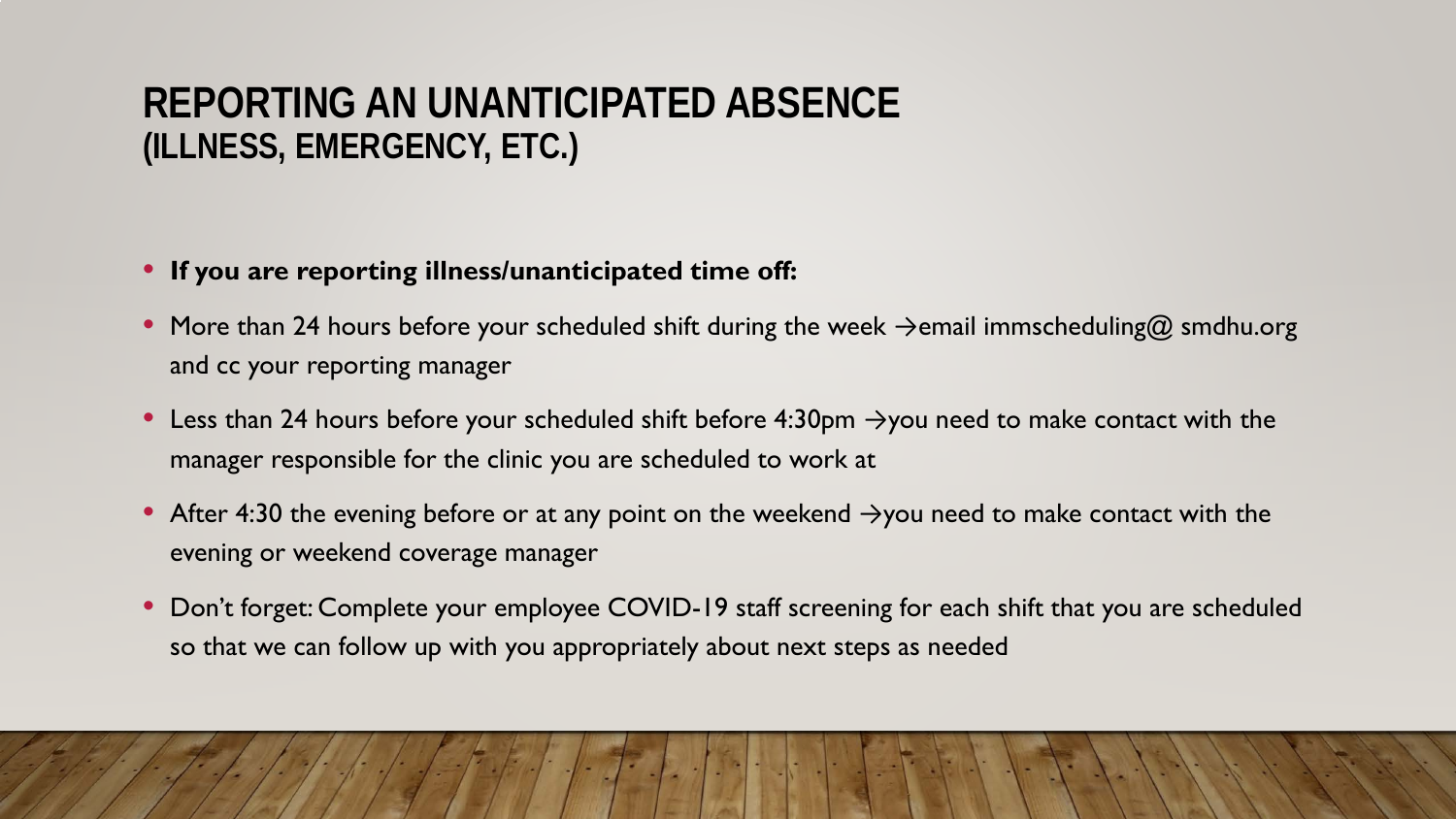# **COVID-19 STAFF SCREENING PROCESS**

• Staff must sign in on arrival to the clinic and will be asked to declare that they have passed the COVID-19 screening

- [Daily screening can be done using the SMDHU staff screening app](https://s-ca.chkmkt.com/?e=193204&d=e&h=52621A1EED1AF6E&l=en) https://sca.chkmkt.com/?e=193204&d=e&h=52621A1EED1AF6E&l=en
- If you screen yes to any questions please call / email the manager for the clinic you are scheduled to attend and do not go to clinic until you have connected with them. Notify [immscheduling@smdhu.org](mailto:immscheduling@smdhu.org) if you are unable to attend your shift.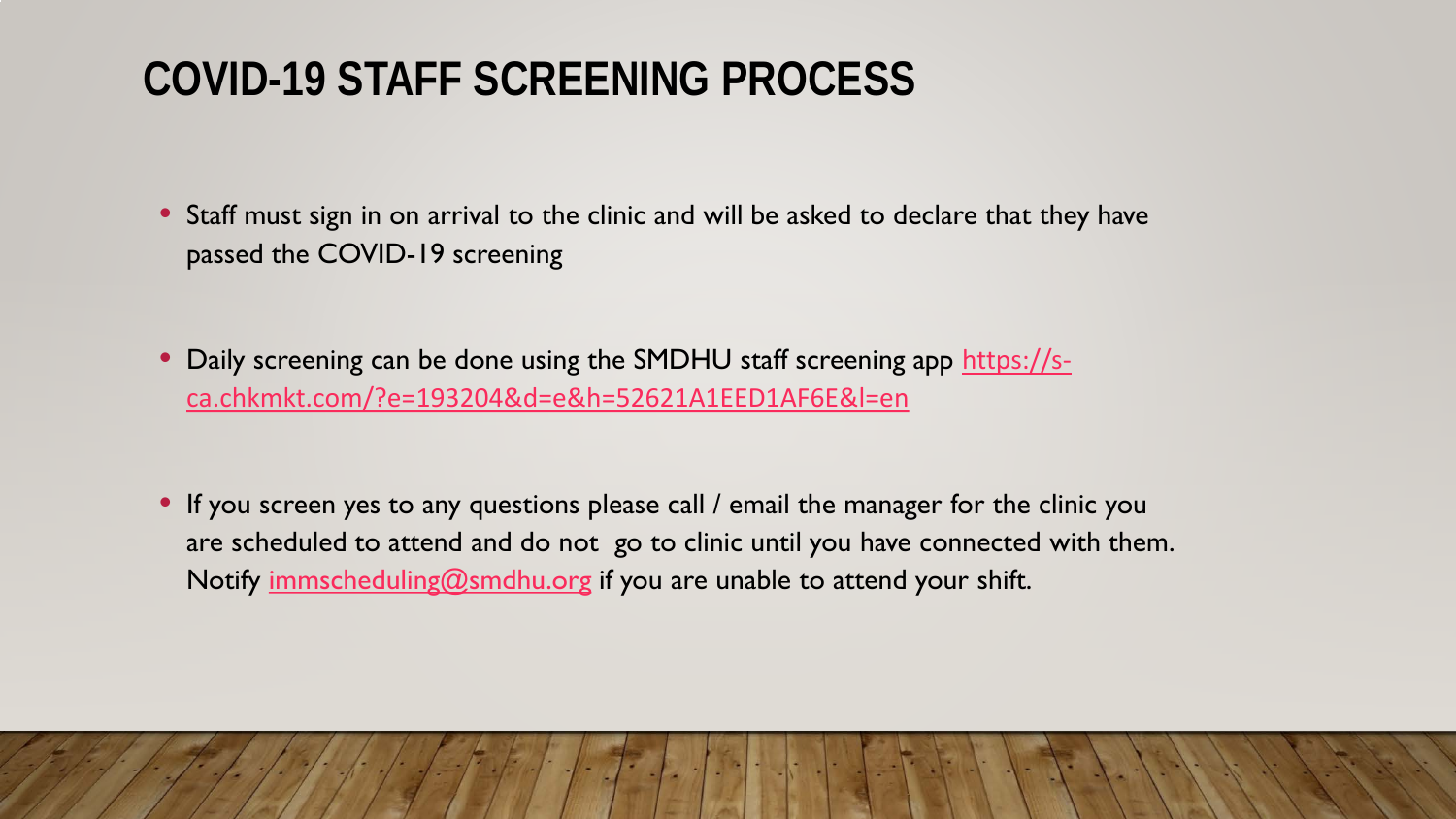# **REPORTING MANAGERS FOR CLINICS**

| <b>Assigned</b><br><b>Office</b> | <b>Clinics</b>                                                  | <b>Manager</b>        | <b>Contact Info</b> |
|----------------------------------|-----------------------------------------------------------------|-----------------------|---------------------|
| <b>Barrie</b>                    | Georgian Mall                                                   | <b>Chantelle Reid</b> | 705-331-7667        |
|                                  | <b>Holly</b>                                                    | Deanna Thompson       | 249-877-4593        |
| Cookstown                        | <b>Bradford</b><br>Alliston                                     | Julie Savaglio        | 705-718-0587        |
| Midland / Orillia                | Midland<br>Pentanguishene                                       | Rebecca Dupuis        | 705 331-9614        |
| Collingwood                      | Collingwood<br>Wasaga Beach<br>Gravenhurst<br><b>Huntsville</b> | Yen Phan              | 705-309-0856        |
| Gravenhurst                      |                                                                 |                       |                     |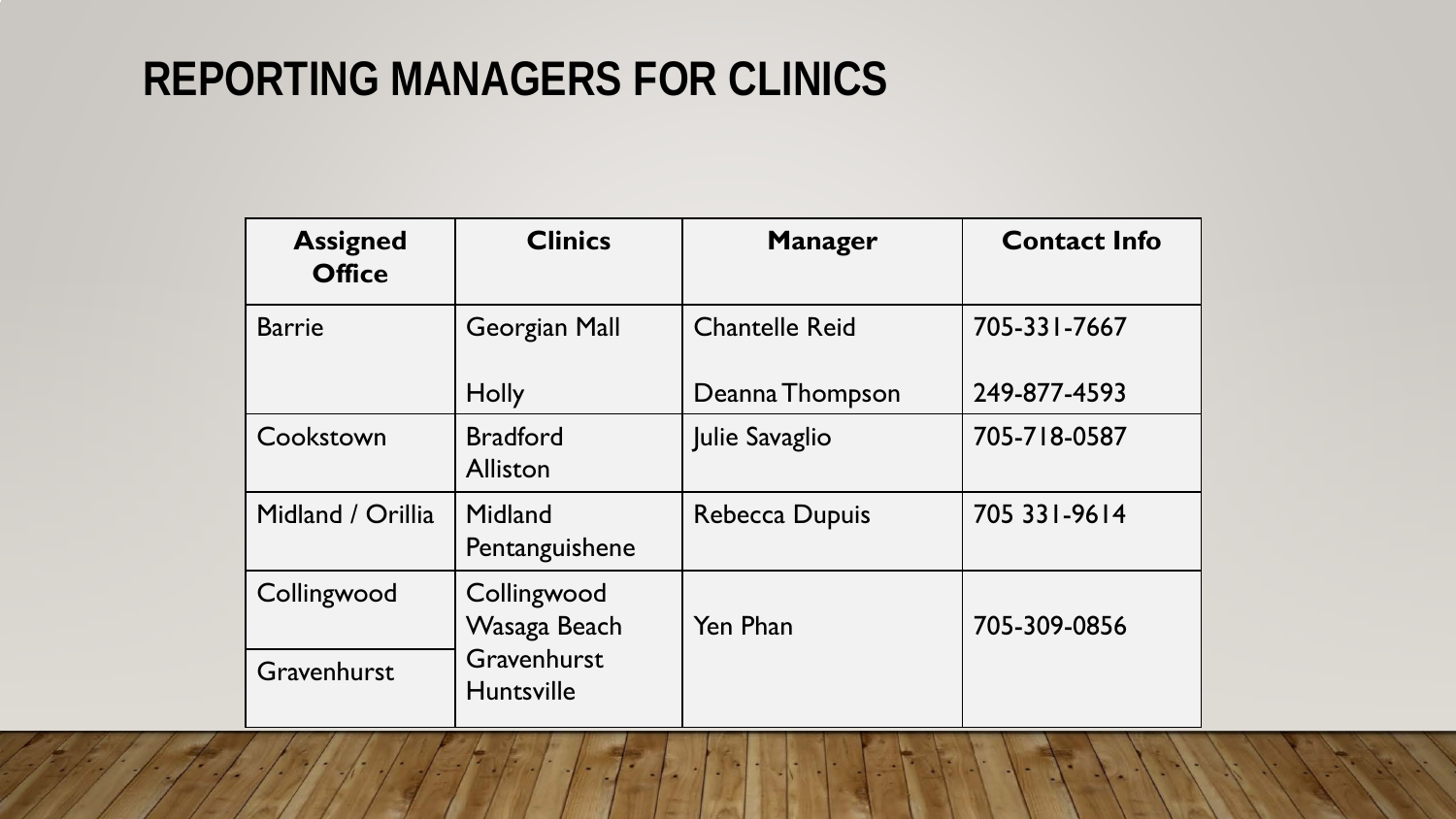# **MANAGEMENT AFTER HOURS COVERAGE**

- If you need to reach a manager during the week after 4:30pm, please connect with them as follows:
- Mondays –Deanna Thompson
- Tuesdays Julie Savaglio
- Wednesdays Yen Phan
- Thursdays Rebecca Dupuis
- Weekend management coverage rotates and will be included in the Daily Update for clinics that is sent out by email at the end of each week